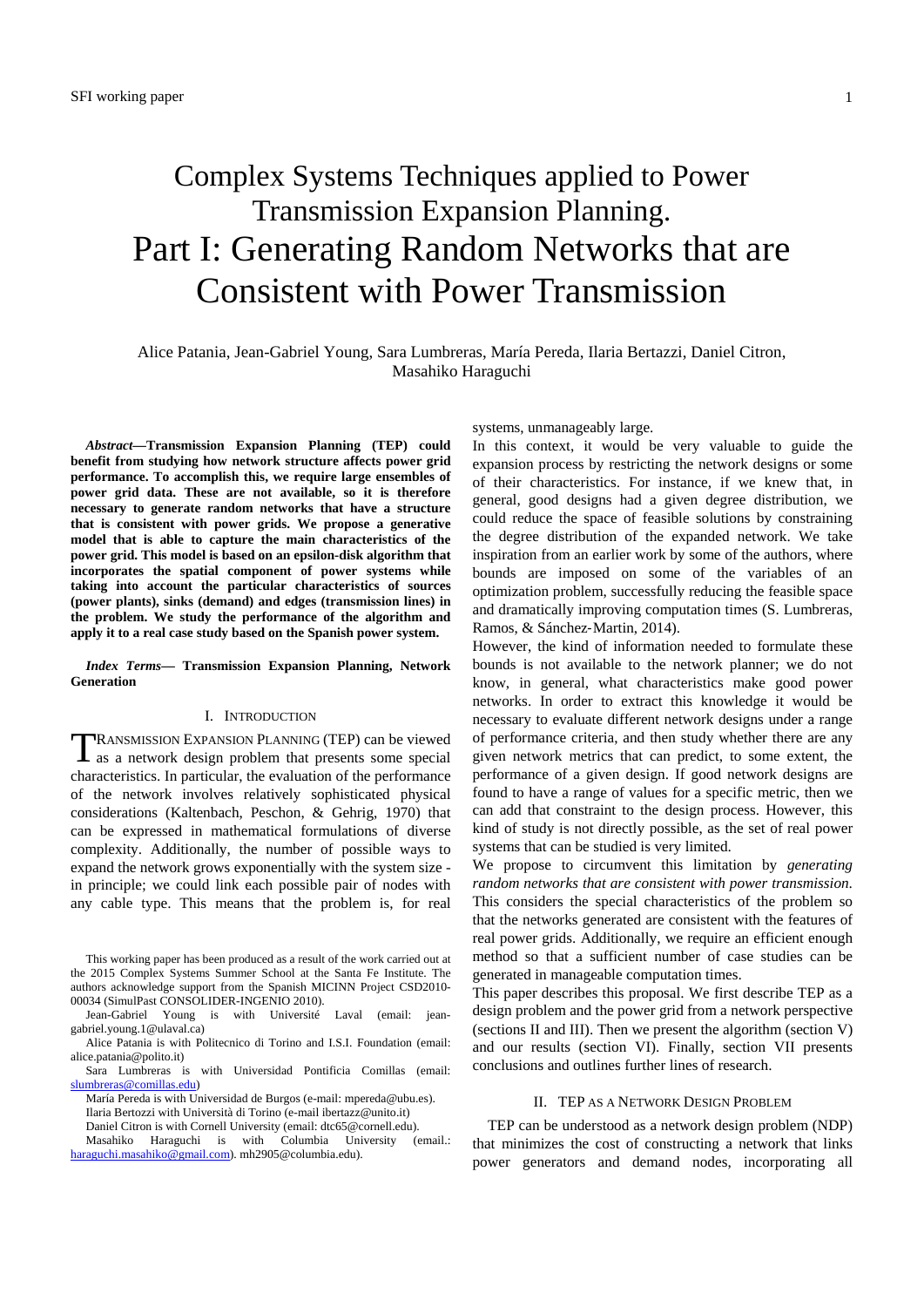constraints that describe the operation of power plants and the laws that govern the physical power flows in the system.



**Figure 1. The Transmission Expansion Planning Problem decides which transmission links should be added to the network that links generation and demand in the power system (Lumbreras, 2012).** 

In general, NDPs consist of identifying an optimal subgraph *F* of an undirected graph *G* subject to some feasibility conditions. Well known NDPs are the Minimum Spannning Tree Problem, the Travelling Salesman Problem and the Shortest Path Problem. Reference (Feremans, Labbé, & Laporte, 2003) reviews the main properties and applications of these problems, which have important implications in fields such as transportation, telecommunications, project management or biology.

Power network design has some additional characteristics that distinguish it from the latter cases:

- The network is spatially embedded. That is, each node is located at a specific a position in space. Edges are more expensive to build when they link nodes that are far apart. We will assume that the cost of building scales linearly with geographical distance. This is especially important in the current context of the problem. While conventional fossil-fuel power plants used to be located close to the urban areas, we now have renewable generation that needs to be built where the resource (*e.g*. wind, sun) is abundant. For this reason, renewable sources are often located farther away from the main demand centers. In addition, distributed generation is another new factor to consider that is reflected in the spatial distribution of sources.
- There are different types of nodes and edges with different attributes. We have nodes that can be sources (generators), sinks (loads) or neither (substations, which are intermediate points of connection in the grid). Generators have attributes such as their technology (coal, solar, etc), maximum generation capacity (which cannot be surpassed) or their operation cost (the marginal cost of providing one extra MW of energy). Demand nodes have their load as their main parameter. Edges have a maximum flow capacity. Some other technical considerations can be considered by means of these attributes.
- The fact that the edges have a maximum flow makes TEP a special type of capacitated NDP (Raack, 2014).
- There are several performance objectives that we must take into account, which in a basic case should include:
	- Investment cost of the network, that is, the cost of the transmission lines that need to be built.
	- Operation cost of the network, which represents the base-case efficiency of a design. It is calculated as the sum of the costs of the power generated to serve demand. If some demand is not met, the operation cost should be increased to penalize for it.
	- Reliability penalties: the designs that are not robust with respect to node or edge failures should also be penalized. How to take this into consideration is a challenge on its own, which is studied in part III of this project.
- Calculating operation cost is a nontrivial problem. We should use cheap generators over more expensive ones, but we also need to consider transmission constraints (maximum flow capacities and Kirchhoff's Laws). This means that minimum operation cost cannot be immediately calculated and an optimization problem must be solved instead. This optimization problem is described in the appendix section of this paper.

## III. POWER GRID AS A NETWORK

Power grids differ from typical systems studied in network science because they are spatially embedded, undirected, multi-type graphs which support directed dynamics (Kirchhoff's circuit laws). In general, spatially embedded networks have a strongly constrained topology that translates to fractal scaling, heavily constrained degree distributions, few or no long distance connections, and trivial clustering-degree correlations ((Boccaletti, Latora, Moreno, Chavez, & Hwang, 2006), See §2.5). For example, some spatial graphs are planar and the upper bound for the number of links scales linearly with the number of nodes N instead of with  $N^2$ , as it happens with non-spatially embedded networks.

Power grid networks display peculiar topological characteristics that are not found in other spatial graphs: they are sparsely connected (Albert, Albert, & Nakarado, 2004; Wang, Thomas, & Scaglione, 2008), feature some long distance "random" links, and appear to be much-more clustered than their random equivalent counterparts (Solé, Rosas-Casals, Corominas-Murtra, & Valverde, 2008).

The characteristic degree distribution for power grids is generally exponential (Albert et al., 2004; Amaral, Scala, Barthelemy, & Stanley, 2000). However, in (Wang, Scaglione, & Thomas, 2010) it was stated that low degree nodes are not well captured by the exponential distribution and must therefore be specified explicitly (Wang et al., 2010). The clustering-degree correlation is trivial, *i.e.*  $C(k)$  is roughly independent of k, where  $C(k)$  is the clustering coefficient as a function of the degree (Ravasz & Barabási, 2003). In contrast, hierarchical networks roughly follow  $C(k) \sim k^1$  (Ravasz & Barabási, 2003).

Random graph models have been proven to be powerful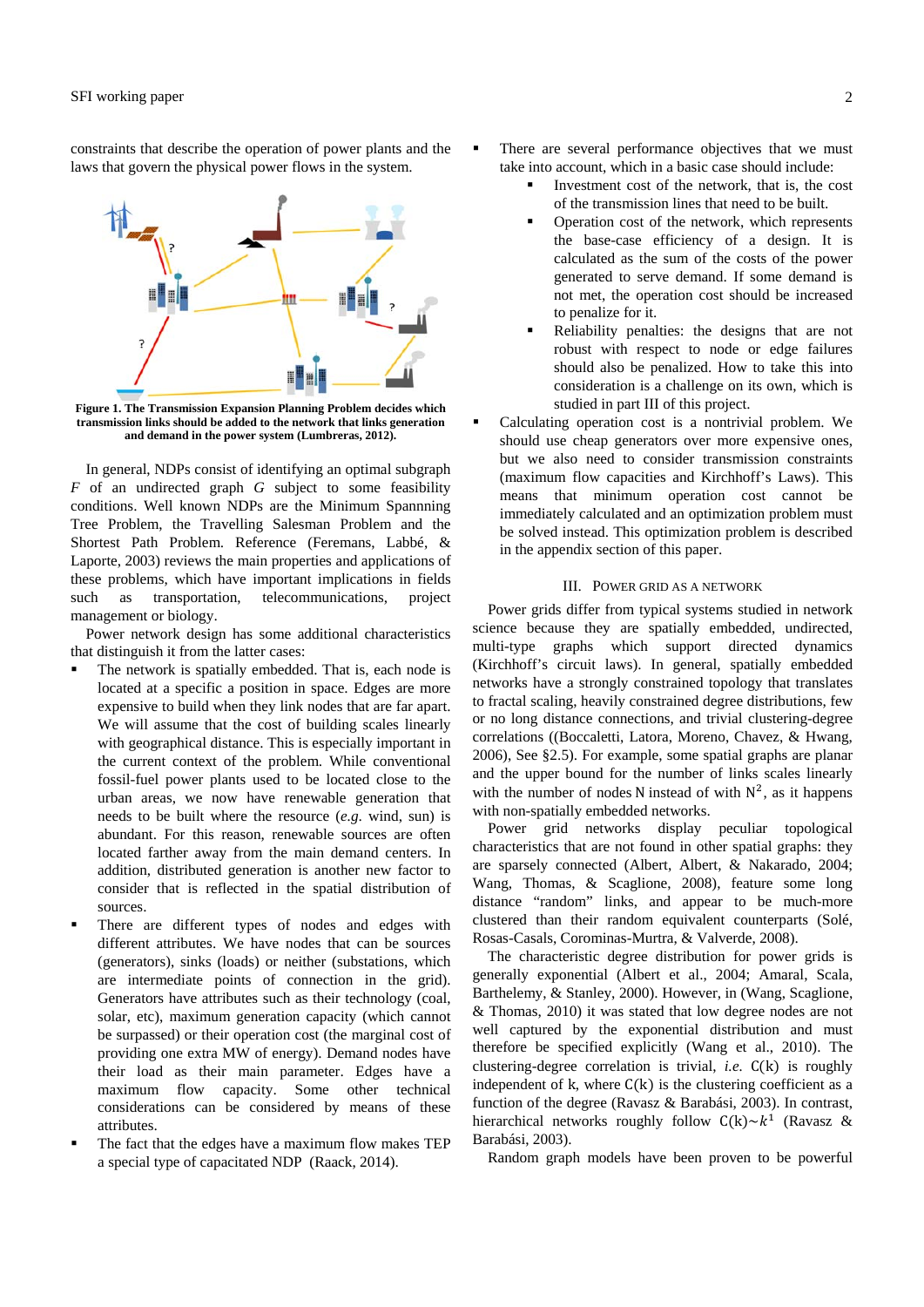tools that allow gaining insights about the features of real systems (Hébert-Dufresne, Allard, Young, & Dubé, 2013a; Hébert-Dufresne, Allard, Young, & Dubé, 2013b). In this paper we propose a new model for generating random spatially embedded networks with realistic power grid characteristics. By generating power grids at a whim, we open the way to the study of the interplay between network characteristics and the efficiency and robustness of power grids.

## IV. RELATED WORK

There is substantial work reported in the literature on growth models for spatial graphs and random power grid networks. Most authors focus on the fact that nodes are largely connected to their geographical neighbors. For example, reference (Manna & Sen, 2002) introduces a variation on Barabasi-Albert's Preferential Attachment (PA) with spatially embedded nodes. The authors impose a diminishing return on long-range connections, with a probability of connection  $p_{ij} \propto k_j l_{ij}^{-\alpha}$ , where  $l_{ij}$  is the Euclidean distance between nodes  $i$  and  $j$ , and  $k<sub>i</sub>$  is the degree of node  $j$ . This model builds on earlier ideas such as the ones presented in reference (Waxman, 1988), where the connection probability  $p_{ij} \propto$  $e^{-l_{ij}/\alpha}$  decreases exponentially with distance. Another popular approach is to focus not on the spatial aspect of power grids but rather on their statistical properties (Amaral et al., 2000). For example, adding rules to classical PA, such as node aging and edge cost efficiency yield. This produces models that correctly reproduce the degree distributions of power grids (Amaral et al., 2000). Incorporating limited subsets of accessible nodes leads to similar effects (Mossa, Barthelemy, Stanley, & Amaral, 2002). In the realm of power grids, the most important results are perhaps the ones of Wang et al. (Wang et al., 2008; Wang et al., 2010). They introduce a scalable model for generating random power-grid topologies. Their idea is to connect randomly placed nodes so that an edge-length distribution is respected. Sources are then randomly selected among the nodes and the electrical properties of the power grids are derived from the topology.

## V. EPSILON-DISK MODEL

Our model explores a different connection mechanism. Rather than imposing an edge-length distribution, we connect nodes based on a local rule, such that the structural properties of the power grid arise solely as a consequence of node placements.

Our generation algorithm proceeds in 3 steps:

- We assign the nodal locations, types (source or sink) and attributes (maximal and minimal capacity, cost, demand). These features are either fixed or specified according to a probabilistic distribution function.
- Edges are placed. We use a deterministic process which probes the neighborhood of the sinks for potential connections, until their electrical demand is adequately satisfied.

 Transmission line capacities are assigned, taking into consideration the operation of the system and the investment cost of the lines.

This computationally efficient model produces power grids with realistic topology.

#### *1) Node placement and attributes*

Inside a fixed area, given the expected number of sinks K and sources  $S, K + S$  nodal locations are selected according to a random distribution function. In this report, we use a uniform distribution, but we could also consider a Poisson distribution (Wang et al., 2008) and a spatially peaked distribution so that they cluster around a fixed location.

Nodal attributes are also drawn from random distribution functions. One must specify the demand of power of every sink *i*, as well as a minimum  $G_i$  and maximum  $\overline{G}_i$  production

# capacity for each source  $i$ . *2) Growth of the disk and connectivity*

The disk model introduced here is loosely based on the topological construction of the Vietoris–Rips complex (Vietoris, 1927). We take into consideration the physical length of the edges, and the electrical properties of the nodes to construct the edges of the graph.

The general idea of our connection algorithm is to consider growing disks of epsilon radius centered on the sinks. Every node that enters a disk becomes connected to the center node, regardless of its type.

The disk model is defined by a real valued parameter  $\varepsilon$ ,  $0 \leq \varepsilon_{min} \leq \varepsilon$ . Starting with disks of radius  $\varepsilon_{s}$  centered on each node, we increase the radius of each sink by a value of  $\varepsilon_i$ at each step, until an adequacy condition is met. If the adequacy condition is is not verified for all the connected components then  $\varepsilon_i$  is increased for the sinks in the connected components that do not verify the condition.

#### *3) Power adequacy*

Given the power  $g_i$  generated by source  $i$ , as well as a minimum and maximum capacity  $(G_i, \overline{G_i})$  it is easy to see that the sum of all power demands  $D_i$  in a connected graph must satisfy the inequality:

$$
\sum_{i} \overline{G_i} \ge \sum_{i} D_i \ge \sum_{i} G_i \cdot x_i \tag{1}
$$

where  $x_i$  represents the commitment of a given power generator, that is, whether it is working or not.

There exists at least a set of  $g_i$  such that every source in the graph operates at a level that lies in its accessible range  $[G_i]$  $\overline{G}$ .

Setting some  $x_i = 0$  for some of the sources amounts to not using some of the sources. Identifying the optimal set of committed sources  $\Omega$  reduces to the subset-sum problem, which is known to be NP-complete (Moore & Mertens, 2011). We therefore require that every source produces power within its capacity range, a stricter but much less computationally demanding adequacy condition. This is equivalent to assuming that the unit-commitment problem has been determined beforehand, so that only active sources have a non-zero lower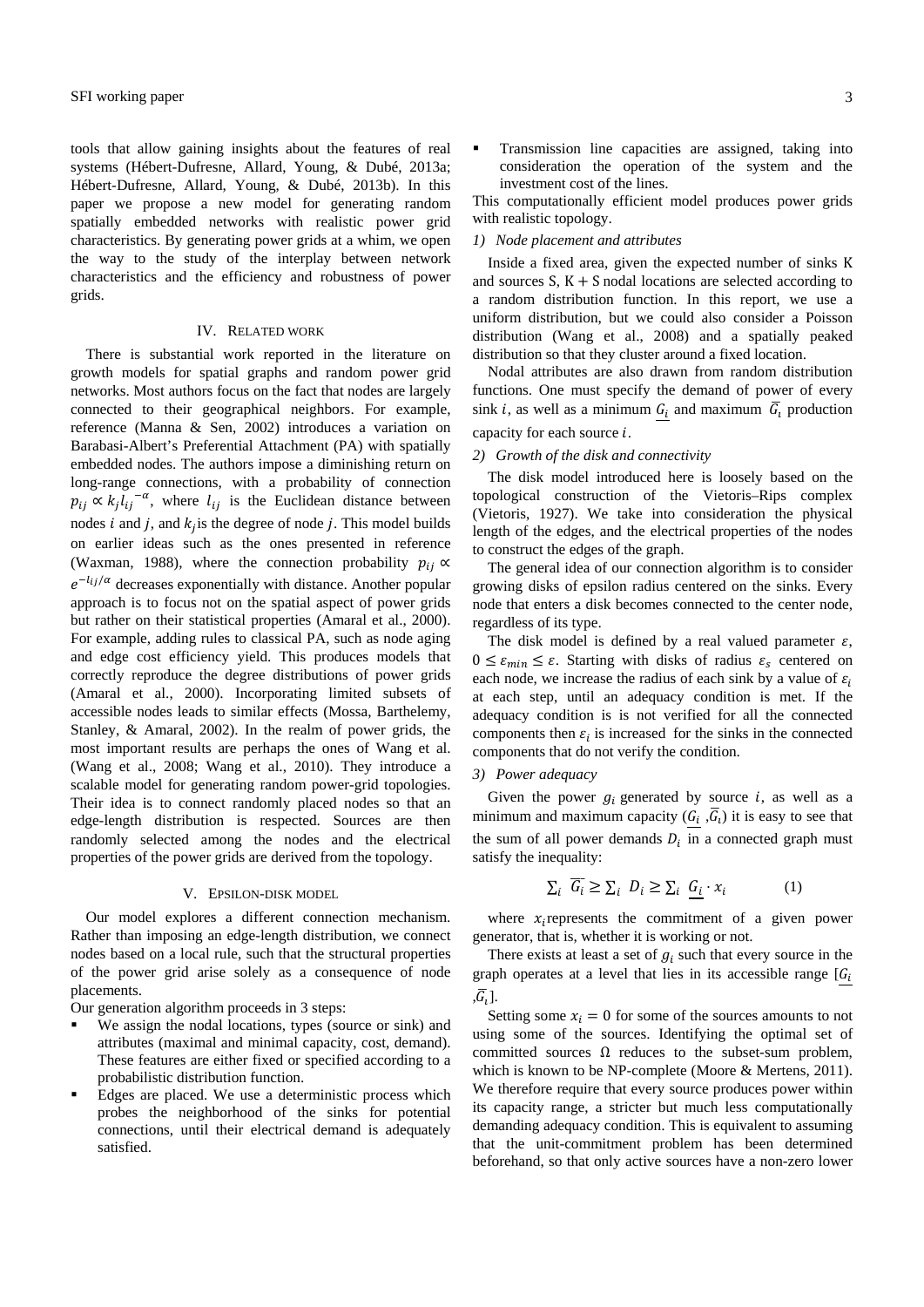bound on their generation  $G_i > 0$ .

#### *4) Edge capacities*

The previous steps have assigned electrical properties to nodes and adequacy has been enforced. We then assign carrying capacities to the edges. A simple solution consists of assigning edges based on optimal power flow. This process is carried out by solving a power flow model as described in the appendix section. This process is carried out by solving a simplified setting of the power flow model described in the appendix section, in which only the second-stage constraints are taking into consideration. It should be noted that this power flow model can be easily stated as a matrix equation involving the Laplacian of the graph ((Newman, 2010), See §6.14.1).

Figure 2 shows the edge capacities assigned by our method, for some very simple power grids. Notice how this simple algorithm correctly identifies and ignores redundant edges. The two edges that differentiate the star and bowtie graph are assigned a null capacity. A similar behavior is observed on the tadpole graph. The linear graphs showcase an important and vital feature of the capacity assignment algorithm: it accounts for information beyond the immediate neighborhood of a node. Even if the most demanding sinks are far from the most powerful source, intermediary edges correctly receive a higher capacity than imposed by their immediate neighborhood.

Very importantly, this process assumes that continuous values of capacity can be assigned, while real power grids can have only transmission lines with discrete capacity values. It should be understood that this step can be modified easily to get reasonable networks that abide the discreteness constraint, for instance, by rounding capacities up or down.





**Figure 2. Five test graphs. (top) Backbone of the graphs. (bottom) Optimal capacity identified by our algorithm. Orange nodes represent sources, and blue nodes represent sinks. The size of a node is proportional to its demand (sinks) or maximum capacity (sources). Both the demands and maximum capacities sum to 12 MW.** 

### VI. RESULTS

#### *1) Properties of the algorithm*

The model introduced in the previous section is strongly influenced by the demand distribution. Indeed, for a fixed amount of available power (i.e. a fixed set of sources), connected components will normally need to be larger to meet the adequacy condition. To study the effect that this choice can have on the topology of the generated random networks, we create random power grids with both lognormal and uniform demand distributions. We then vary the expected total demand and characterize the structure of the network as a function of the total demand. In both case studies, we create networks of 10 sources of minimal capacity min $(C_i) = 0$  and maximal capacity max( $C_i$ ) = 10, and 100 sinks. The nodes are placed uniformly at random in a square. The density of the lognormal distribution is defined as

$$
p(x)dx = \frac{1}{\sigma\sqrt{2\pi}}e^{-\frac{\ln(x)^2}{2\sigma^2}}dx
$$
 (2)

and has an expected value of  $e^{\frac{\sigma^2}{2}}$ . We therefore expect the demand to match the capacity when

$$
\sigma = \sqrt{2 \cdot \ln(10)} \approx 2.14 \sqrt{2 \cdot \ln(10)} \approx 2.14
$$

Similarly, the expected value of an uniform distribution defined on  $[0,2d]$  equals d, such that we expect demand to match capacity when  $d = 10$ . The results of our simulations are shown in Fig. 2. In both cases, nodes are randomly placed in a square embedding space, and connected with our algorithm.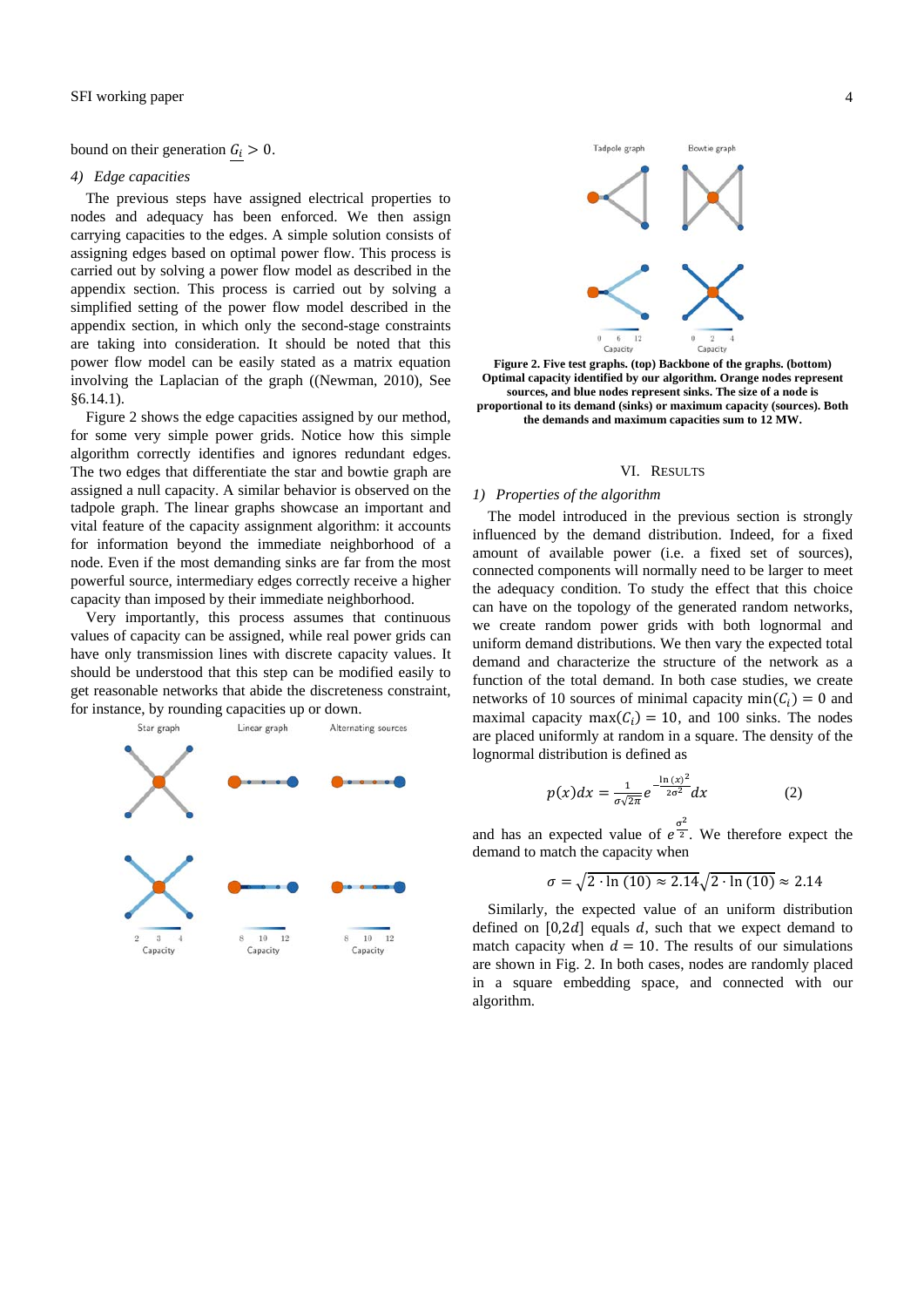## SFI working paper 5



**Figure 3. Effect of the demand distribution on the network structure. Network characteristics as a function of the scale parameter of a lognormal distribution of demands (top) or as the average of a uniform distribution of demands (bottom). In both case studies,** 

Figure 3 shows that demand increases the generated graphs enter more extreme regimes. The average degree increases and peaks when the demand matches the available capacity. This means that the disks become very large before the adequacy condition is met. As a result, a non-vanishing portion of the nodes lie in the disk of every sink. This not only leads to higher average degrees, but also to a reduction in the number connected components. Surprisingly, these additional connections do not seem to affect the clustering significantly. We can therefore conclude that the additional edges essentially act as bridges between the different regions of the graph. We also observe that the carrying capacities of the edges also increase with the demand. It's a straightforward consequence of the fact that more cables are needed to deliver the power required by the sinks. Figure 4 confirms the intuitions developed with the analysis of Figure 3. It shows typical outputs of the algorithm for extreme choices of parameters. When there is much more available power than required by the sinks (left), the graphs tend to be sparsely connected. Only the immediate neighborhood of each sink is explored before the adequacy condition is quickly met. However, when the demand roughly equals the capacity, the grids become densely connected. In comparing the results for the lognormal and uniform case, we also see that heterogeneity in the demand distribution translates to heterogeneity in the capacity of cables.  $\sigma = 2.1$ 



**Figure 4. Typical power grids produced by our algorithm, with lognormal distribution of demands (top) and uniform distribution of demands (bottom). We use the parameters described in the caption of Fig. 2. The leftmost figures show power grids in a regime where the capacity of the sources far outweighs the total demand of the sinks. The rightmost figures show the same power grids in a regime where the demand is roughly equal to the maximum capacity.** 

In Figure 5, we study the effect of the shape of the embedding space on the random power grid structure. Again, we create graphs of 110 nodes, 10 of which are sources of maximal capacity max( $C_i$ ) =, while the rest are sinks with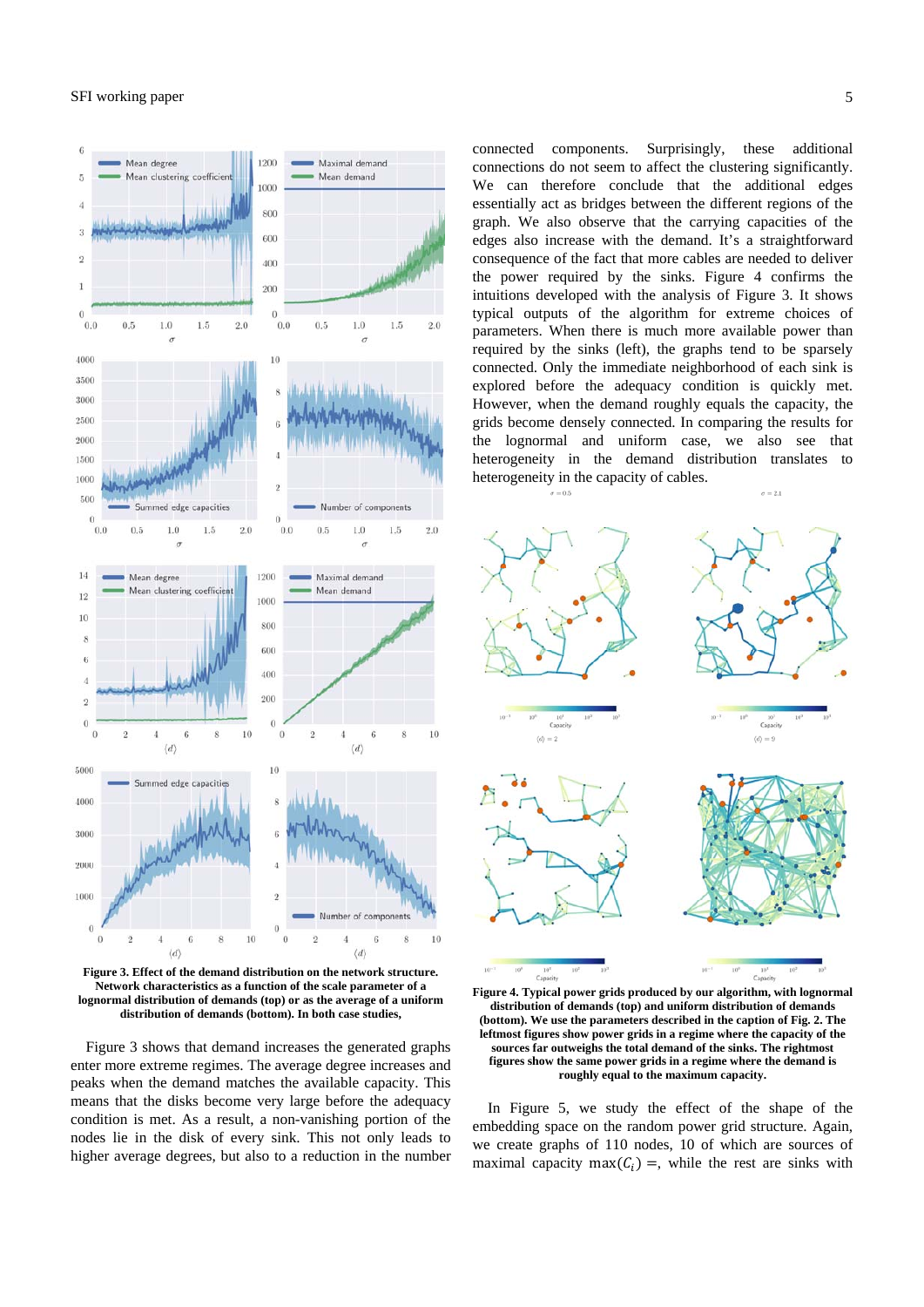demands drawn from the uniform distribution. Given the sizeable effects that the demand distribution has on the resulting power grid, we consider both of the extreme regimes highlighted in Fig. 3. The nodes are placed uniformly at random in a rectangle of constant area  $A$ , and the length  $x$  of one of the sides is varied to produce shapes ranging from a thin rectangle to a square. When  $x$  is very low, one side of the rectangle is disproportionately larger than the other. This can be used to represent different geographical conditions in power systems, with countries such as Germany being described by proportionate squares, and others such as Chile or Italy displaying very stretched geometries.

In both regimes (low and high demand), widely different side lengths lead to an increase in average degree, a reduction in overall edge capacity, and an increase in the number of connected components. Essentially, asymmetric grids break down in highly clustered components of sinks, connected by low capacity edges. This effect is somewhat similar to the one observed in Fig. 2. We conclude that demand increases and asymmetry are analogous effect. The root of this similarity is that both phenomena lead to reduced power availability in the immediate vicinity of sinks. The disks must therefore grow much longer before the adequacy condition is met.



**Figure 5. Effect of the shape of the underlying space on network characteristics. We use the parameters described in the caption of the previous figures to generate power grids with uniform distributions of demand, of mean 2 and 8 [MW]. The graphs are embedded in a rectangle of constant area A = 2500 [km] and the length x of one the side is varied to produce a range of different shapes.** 

#### *2) Computational complexity of the algorithm*

One of the key objectives of our algorithm is computational efficiency. Faster network generation allows one to study larger systems with better statistics. Figure 6, where we show the running time of the algorithm as a function of the number of nodes in the power grid leads us to believe that our algorithm runs roughly in  $O(N + M)$ , for a power grid of N nodes.

For the sake of simplicity, let us assume that we generate a network in a square grid of linear length L. This allows us to calculate the computational cost of each step. First, it is clear that assigning nodal parameters is linear in the number of nodes.

Second, we argue that the connection step runs  $O(N + M)$ , where  $M$  is the number of edges. Indeed, it is easy to see that it

takes at worst  $\sqrt{2}\varepsilon_s^{-1}L$  disk growth steps to find a partition of the nodes in adequate components ( $\sqrt{2}L$  is the radius of the largest possible disk). Each of these steps involves adding a fraction of the *M* edges, and has a linear cost in the number of nodes because one must check every component for adequacy. Thus connecting the nodes requires  $O(N + M)$  operations (with a potentially large multiplicative factor if  $\varepsilon_s$  is small).

Finally, assigning capacities takes  $O(n^{\alpha})$  operations, where  $\alpha$  depends on the efficiency of the matrix equation solver rather than the specifics of the graph. Recall that this step requires that we solve the power flow equations. The most straightforward method for this, matrix inversion, entails  $\alpha \leq 2.377$ . Moreover, since we solve this problem for every connected component, the average size of the component comes into play. If the size of the average component scales with the network size,  $n = aN$  and each problem contains an extensive number of variables. Conversely, if the size of a component does not depend on network size (as it happens in the typical case), then  $n$  is the average component size and does not depend on  $N$ . Thus, for fragmented graphs, the algorithm is  $O(N + M)$  because the connection step is the most costly, whereas it runs in  $O(N^{2+\alpha})$  for graphs with few connected components.

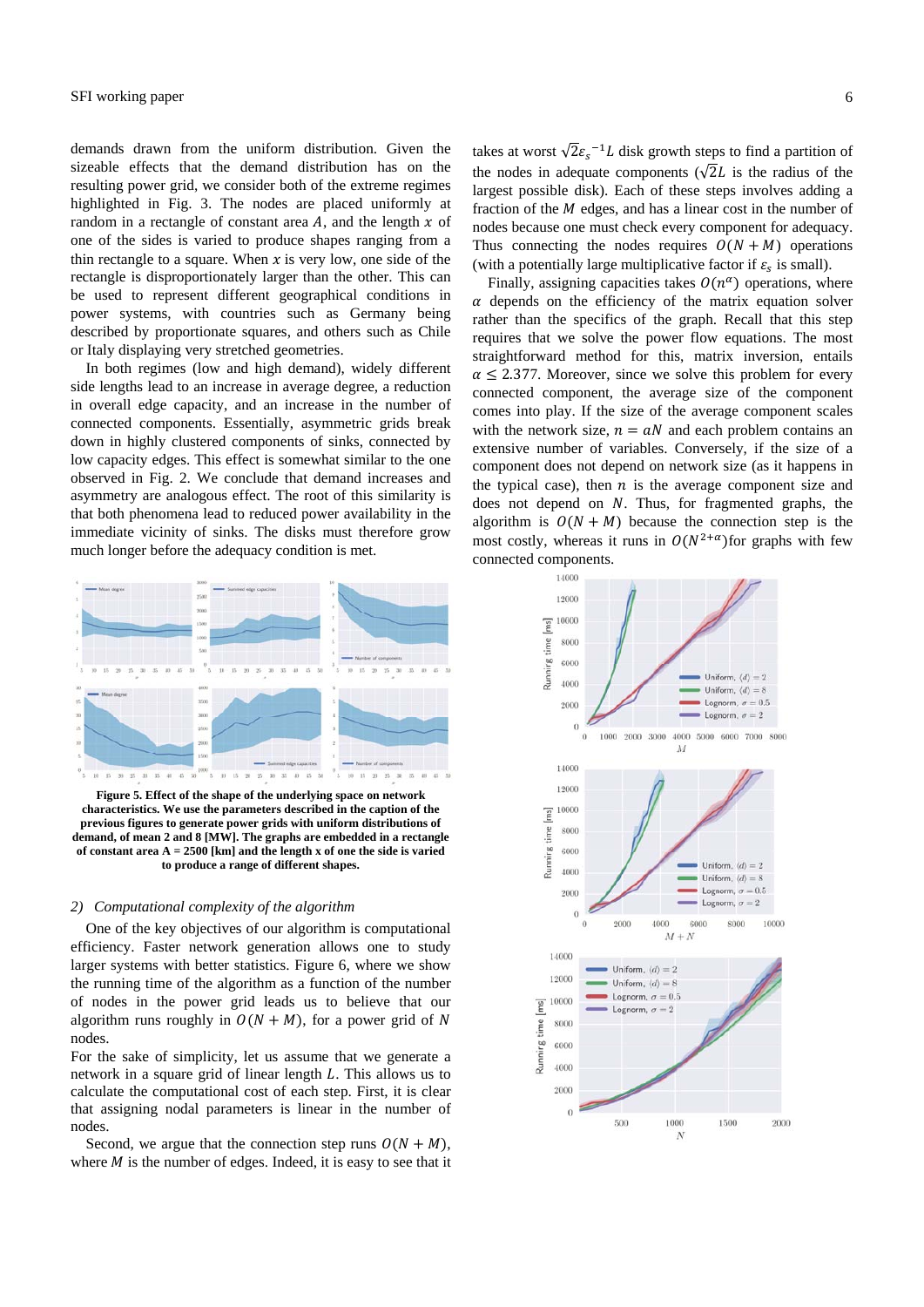**Figure 6. Complexity of the algorithm. Running time as a function of the number of nodes and. We generate random power grids with** *10m* **sources of a maximum capacity of 100 MW and** *100m* **sinks with demands drawn from various distributions. The nodes are uniformly placed in a square plane, and connected with our algorithm. The running time is averaged over 25 realizations, for each value of m=1,2,..,20.** 

#### *B. Case study: the Spanish power grid*

We test our model by analyzing the Spanish power grid. To do so, we study three versions of the grid. The first version is the actual power grid, reconstructed from reference (S. Lumbreras, 2014). In the second version, we use the same nodes but place the transmission lines using the epsilon-disk model and assign capacities by calculating optimal power flows. The third version is built with the same procedure but nodes are now randomly placed in a square embedding space. Figure 7 illustrates each version. The second version only depends on  $\varepsilon_s$  (we selected  $\varepsilon = 0.5$  and a space of linear dimension  $L = 1000$ ) and is therefore a deterministic graph, whereas the third version is sampled from random graph ensemble. Spain power grid





 $10^{-3}$  $10^{6}$ Capacity Spain power grid with epsilon disks and random positions



**Figure 7. Actual power grid of Spain (top), Spanish power grid as connected with the epsilon-disks algorithm (center). Randomized version of Spain (bottom). The same set of nodes is used to build these three versions of the Spanish power grid.** 

In figure 7, we show the distribution of several network properties for the three ensembles. The actual power grid features an exponential distribution of degrees, a clustering coefficient distribution which is much more skewed towards high values than random graphs, a bimodal distribution of edge capacities, a roughly binomial distribution of shortest path length centered around 10, low centrality and clear degree-clustering correlations. The exponential degree distribution, low average centrality and long shortest path length are signatures of spatially embedded graphs. While the exponential degree distribution is expected (Albert et al., 2004; Amaral et al., 2000), the degree-clustering correlation stands in contrast to known results (Ravasz & Barabási, 2003). This could indicate that the grid is more hierarchical than it was previously believed (Ravasz & Barabási, 2003). However, given that most edges are not central (see betweenness centrality), we can conclude that the hierarchy is not dominant.

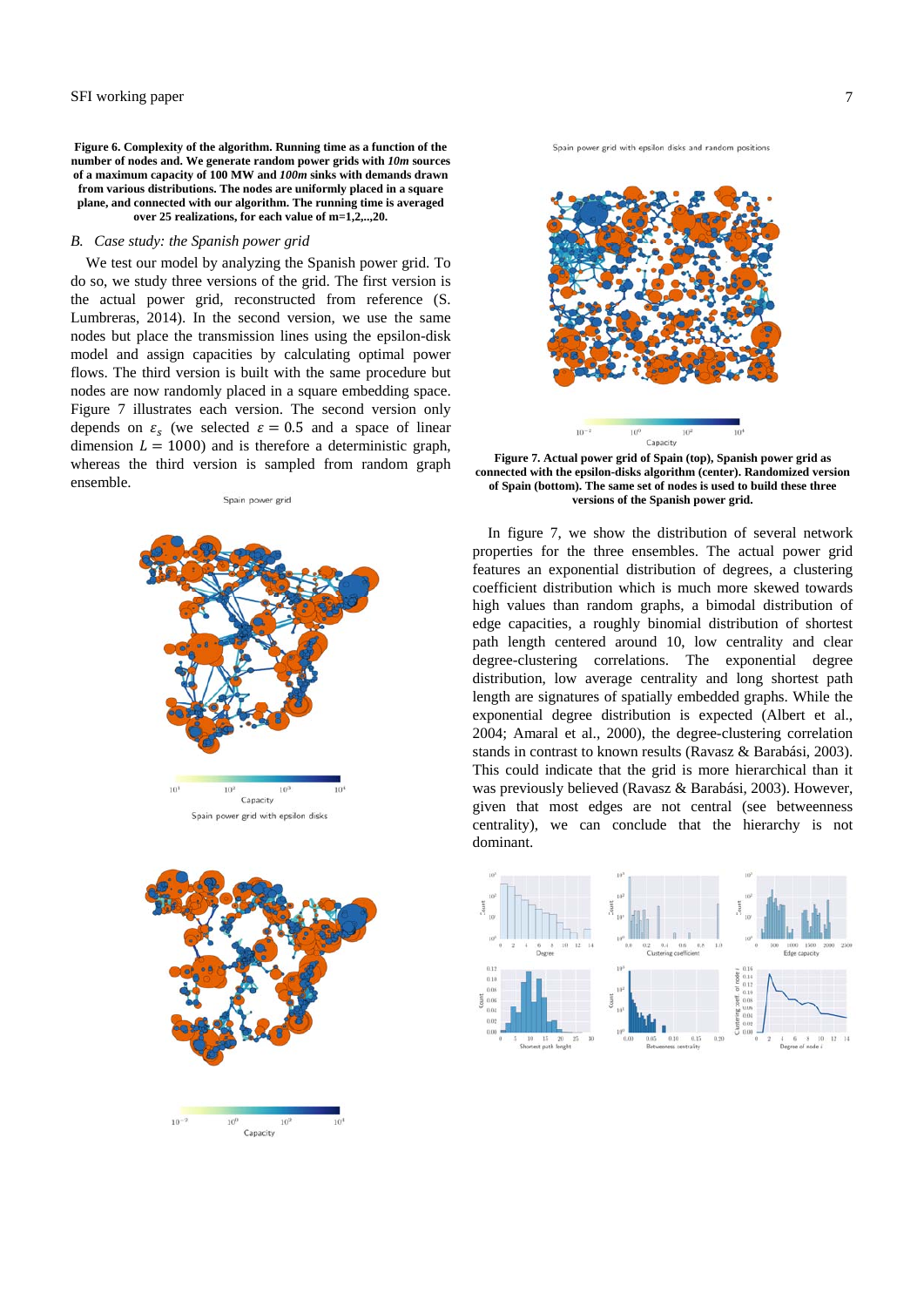## SFI working paper 8



**Figure 8. Structure of the power grid. Actual power grid of Spain (top). Power grid of Spain as connected with the-epsilon disks algorithm (center). Randomized version of Spain (bottom). The randomized results are averaged over 10 realization of the ensemble. The betweenness centrality and shortest path length distributions are computed for each component separately and averaged afterwards.** 

Our rewired version does not exhibit an exponential distribution of degrees, there is much more clustering than in the actual power grid and there is a wildly different degreeclustering correlation function. Yet, the spatial properties of the grid are very well captured by the epsilon-disk model (see, for instance, the shortest path length). The initial node placement is largely responsible for this agreement. Indeed, the actual grid is mostly connected through a series of local connections, and our model captures this idea very well. Unsurprisingly, we do not capture the bimodal distribution of edge capacities since the power flow method identifies the minimum necessary capacity. Only very peculiar node placements could naturally yield a bimodal distribution of edge capacities (e.g. a densely packed group of sinks far from a single source).

The random position ensemble is perhaps the one that yields the most surprising results. Where enforcing node placement negated our ability to model an exponential distribution of degrees, a random distribution in space recovers it. The betweenness centrality distribution is also better reproduced by the random ensemble. While the average clustering coefficient comes closer to reality, it is much higher in the random ensemble than in the actual system. In turn, this implies that the degree-clustering correlation function is not accurately reproduced. The same can be said about the edge capacities and shortest-path length. In short, while the random ensemble better captures some local and global features, it also incorporates too much clustering in the ensemble and fails to connect the network on a larger scale (long shortest path). A plausible cause for this problem lies in the capacity to demand ratio of Spain. In our dataset, the power production of Spain exceeds the average demand by a significant margin. As noted previously (See 1), this translates to a sparsely connected graph, which in turns leads to longer paths and reduced navigability. One could perhaps add so-called random links to the model to counteract the effect.

In Figure 9, we show the eigenvalue density of the Laplacian matrix of the three ensembles. The matrix plays an important role in determining power flows on power grids (see V.4), but also in capturing the important structural features of the network. Its eigenvalues are related to the degree distribution, the partition of nodes in subgroups and to the outcome of a plethora of dynamical processes on networks (Newman, 2010) . While we do not capture the spread of the spectrum of the real power grid in either of the two synthetic versions, we reproduce the proper overall shape with the random graph ensemble. This could mean that our algorithm could be used to generate artificial networks with similar dynamical properties, under proper renormalization.



**Figure 9. Spectrum of the Laplacian matrix (left) Actual power grid of Spain. (center) Power grid of Spain as connected with the epsilon-disks algorithm (right) Randomized version of Spain. The randomized results (bottom) are averaged over 10 realizations of the ensemble.** 

#### VII. CONCLUSIONS AND FURTHER WORK

In this paper, we proposed an efficient algorithm that generates random, realistic power grids. As highlighted by our case study of the Spanish power grid, this random graph ensemble reproduces many features of real systems as it is, and simple improvements could make it even more accurate. For example, we have seen how node placement is crucial for